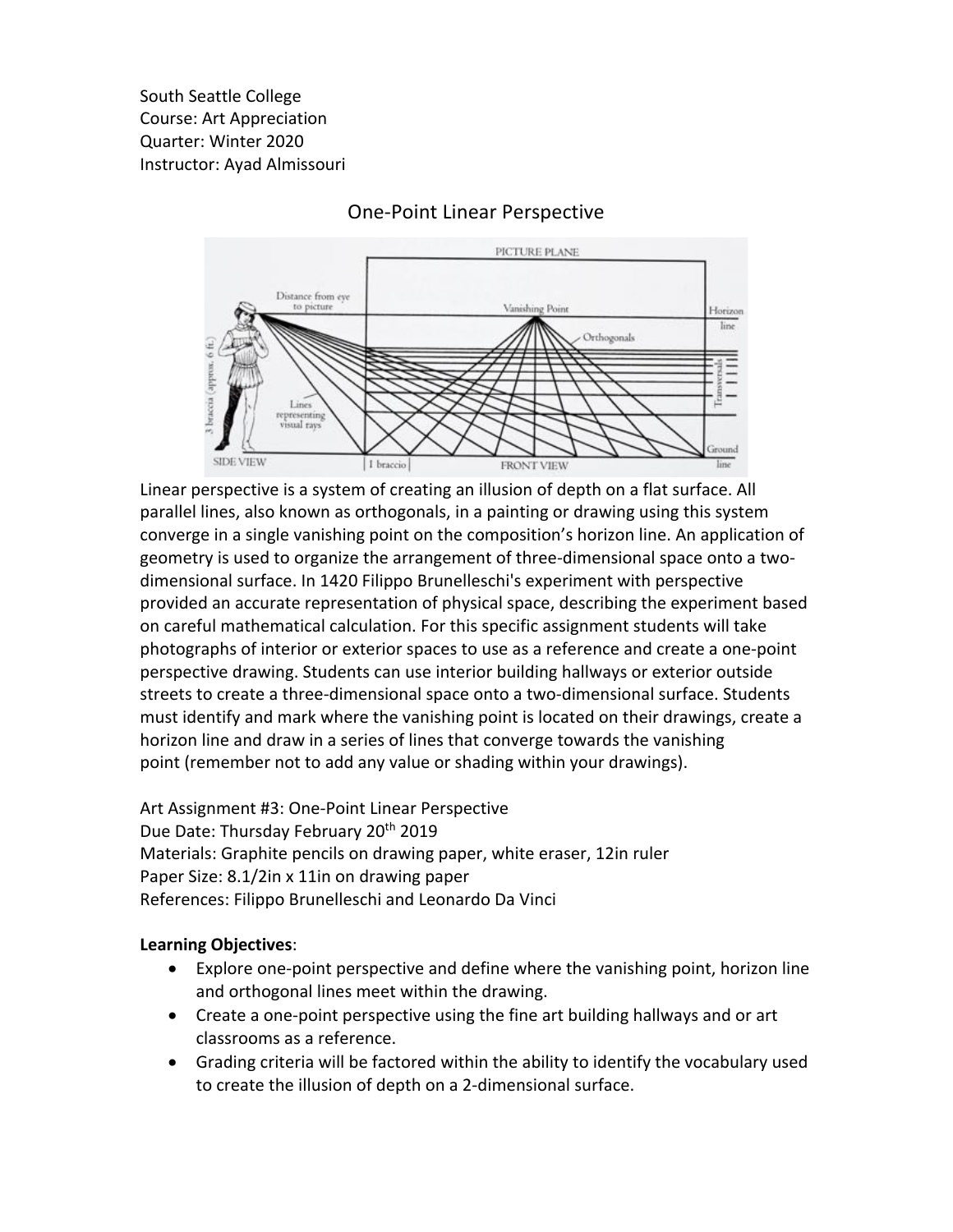Examples of Student Work: